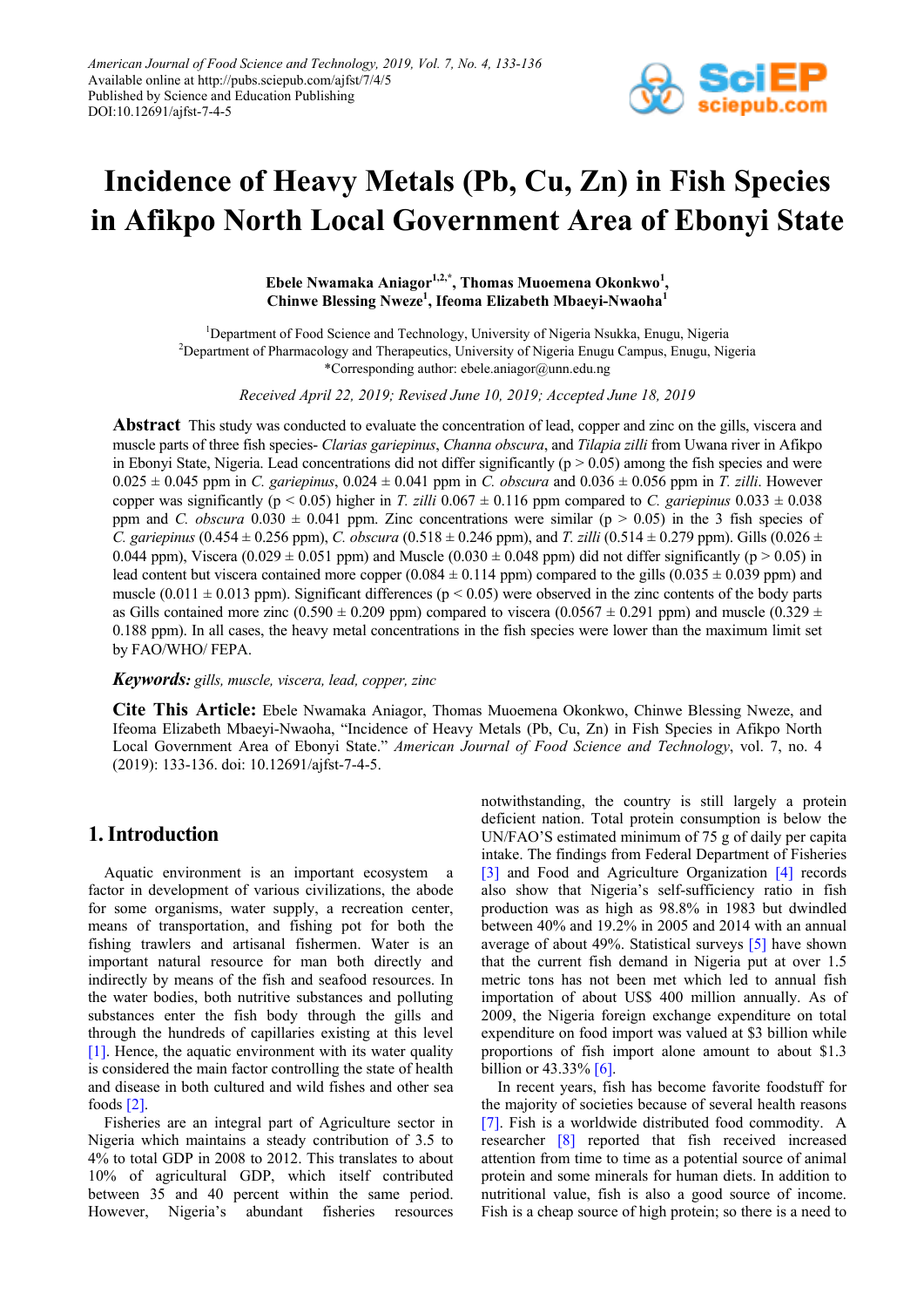produce it as an alternative way of fulfilling animal protein requirement for the poor rural communitie[s \[7\].](#page-3-6)

Fish is a food of excellent nutritional value, providing a high quality of protein and a wide variety of vitamins and minerals including Vitamin A and Vitamin D, phosphorus, magnesium, selenium, zinc and iodine in marine fish. Its protein is similar to that of meat. It is easily digestible and favorably complements dietary protein provided by cereals and legumes that are typically consumed in many developing countries. Even in small quantities, fish can have a significant positive impact in improving the quality of dietary protein by complementing the essential amino acids that are often present in low quantities in vegetable based diets [\[9\].](#page-3-8) Fish oils particularly those of fatty fishes are the richest sources of a type of fat that is vital to normal brain development in babies and infant[s \[10\].](#page-3-9)

Heavy metals are those metals which possess a specific density of more than 5  $g/cm<sup>3</sup>$  and adversely affect the environment and living organisms [\[11\].](#page-3-10) These heavy metals are commonly found in the environment and diet. These metals are necessary for maintaining various biochemical and physiological functions in living organisms when in very low concentrations, however they become harmful when they exceed certain threshold concentrations. Although it is well known that heavy metals have many adverse health effects and last for a long period of time, heavy metal exposure continues and is increasing in many parts of the world. Heavy metals are significant environmental pollutants and their toxicity is a problem of increasing significance for ecological, evolutionary, nutritional and environmental reasons [\[12,13\].](#page-3-11) The most commonly found heavy metals in waste water include arsenic, cadmium, chromium, copper, lead, nickel, and zinc, all of which cause risks for human health and the environment  $[14]$ . Heavy metal toxicity can lower energy levels and damage the functioning of the brain, lungs, kidney, liver, blood composition and other important organs. Long-term exposure can lead to gradually progressing physical, muscular, and neurological degenerative processes that imitate diseases such as multiple sclerosis, Parkinson's disease, Alzheimer's disease and muscular dystrophy. Repeated long-term exposure of some metals and their compounds may even cause cancer  $[11,15]$ . The toxicity level of a few heavy metals can be just above the background concentrations that are being present naturally in the environment.

Since fish is known for the bioaccumulation of heavy metals in its body, it is a suitable biomonitor of the presence of heavy metal (lead, zinc and copper) in their water. In rural areas, fish is an important source of food for the human population and its procurement is not always controlled, therefore, there is more often a risk for those people who consume contaminated fish. The broad objective of this study was to investigate the level of heavy metals (Pb, Zn, and Cu) in of the gills, Viscera and muscle parts of fish species inhabiting the water bodies of Ebonyi State.

# **2. Materials and Methods**

Afikpo local government area  $(Lat5^{\circ} 45-N$  and Log8°01-E) is situated in the southern part of Ebonyi State Nigeria. It is bounded to the north by the town Akpoha in Amoha local government area, to the south by Uwana and Edda in Ubeyi and Afikpo south local government areas respectively, to the east by Cross River and to the west by Amasiri in Amaoha local government Area.

#### **2.1. Sample Collection**

Samples of three fish species *Clarias gariepinus*, *Channa obscura* and *Tilapia zilli* were collected from fishermen at Uwana fresh water ecosystem. The samples were kept in an ice pack temporally from the sampling site and later stored frozen until the analysis took place. The fish samples were dissected and the gills, viscera and muscle parts obtained.

#### **2.2. Digestion of Samples**

The samples were digested using the aqua regia digestion standard method  $[16]$ . The samples were left to thaw and three grams of each of the samples were weighed into digestion flasks containing 28 ml aqua regia (21 ml HCl and 7 ml  $HNO<sub>3</sub>$ ) fitted with water condenser. The mixture was kept overnight at room temperature. It was then boiled for 2 hours on an electrothermal heater. The content of the flask was allowed to cool then filtered using the Whatman filter paper No 1 and diluted to 100 ml with deionised water.

#### **2.3. Determination of Heavy Metals**

The heavy metals were determined according to standard methods  $[16]$ . The various standards of the metals were prepared from 1000 ppm stock solution of each metal using the formular:  $P_1V_1 = P_2V_2$ 

The system was put on and allowed to initialize. The various standards were aspirated into the flame and got atomized by the flame. The graph of the standard was plotted and displayed on the monitor. The various samples were aspirated and analysed and the heavy metal concentrations

#### **2.4. Data Analysis and Experimental Design**

The experimental design was a  $3\times3$  split-plot design. Statistical analysis was carried out by analysis of variance (ANOVA) [\[17\].](#page-3-14) Means with significant differences were separated using the Duncan's multiple range test  $(p < 0.05)$ .

## **3. Results and Discussion**

#### **3.1. Concentration of Lead, Copper and Zinc in Fish Species**

[Table 1](#page-2-0) shows the Lead (Pb), Copper (Cu) and Zinc (Zn) contents of the three fish species. For lead, the concentration values of the fish samples ranged from  $0.024 \pm 0.041$  ppm in *Channa obscura* to  $0.036 \pm 0.056$ ppm in *Tilapia zilli*. There were no significant differences  $(p > 0.05)$  in the lead accumulation for the three species. The values obtained in this research work was lower than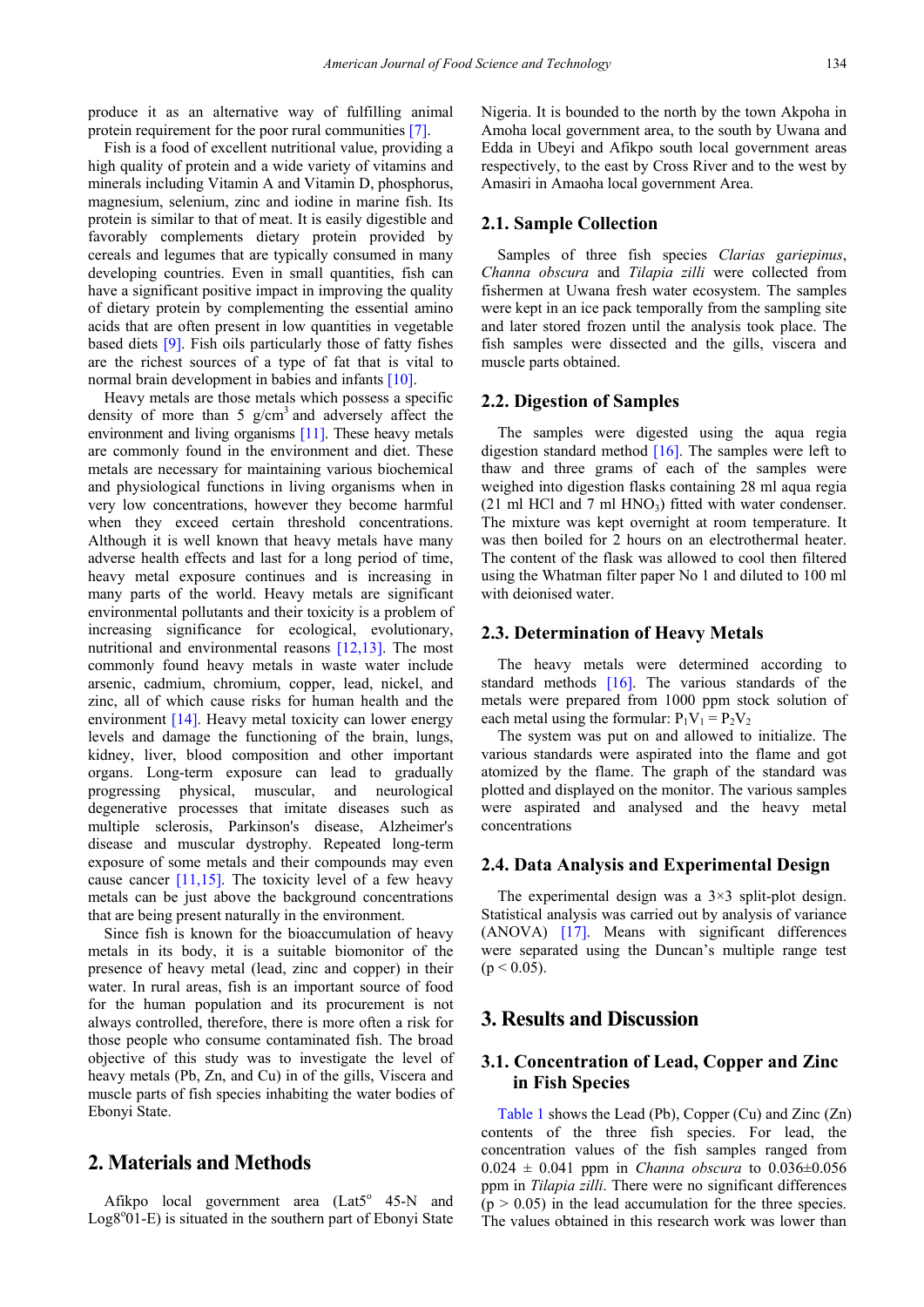the findings of a researcher [\[18\]](#page-3-15) who recorded a range of  $0.01 \pm 0.00$  ppm to  $0.25 \pm 0.20$  ppm on the bioaccumulation of heavy metals in fish organs in downstream Ogun coastal water. The findings from this work is below the maximum permissible limit set by World Health Organisation [\[19\]](#page-3-16) and Federal Environmental Protection Agency  $[20]$  limit (< 2.0 ppm) in foods.

**Table 1. Pb, Cu and Zn contents of the three species of fish**

<span id="page-2-0"></span>

| <b>Species</b>     | Pb (ppm)                      | $Cu$ (ppm)                | $Zn$ (ppm)              |
|--------------------|-------------------------------|---------------------------|-------------------------|
| Clarias gariepinus | $0.025^{\mathrm{a}}\pm 0.045$ | $0.033^{b} \pm 0.038$     | $0.454^{\circ}$ ± 0.256 |
| Channa obscura     | $0.024^a \pm 0.041$           | $0.030^{\rm b} \pm 0.041$ | $0.518^a \pm 0.246$     |
| Tilapia zilli      | $0.036^{\circ}$ ± 0.056       | $0.067^{\circ}$ ± 0.116   | $0.514^a \pm 0.279$     |

Note: Values are means  $\pm$  standard deviation of triplicate readings. Means with same superscript in the same column are statistically similar  $(p > 0.05)$ .

Copper concentration (ppm) ranged from  $0.03 \pm 0.041$ to  $0.067 \pm 0.116$ . Clarias and Channa species were similar  $(p > 0.05)$  but there was a significant difference  $(p < 0.05)$ when compared with Tilapia specie ( $p \le 0.05$ ). The findings from this research work where higher than the findings of a previous researcher  $[21]$  (0.56  $\pm$  0.03 to 2.10  $\pm$  0.01). These values are below the WHO [\[19\]](#page-3-16) and FEPA [\[20\]](#page-3-17) permissible limit of  $(< 3$  ppm) in fish foods.

Zinc concentration (ppm) was highest in Channa specie  $(0.518 \pm 0.246)$  and lowest in Clarias specie  $(0.454 \pm 0.246)$ 0.256). There were no significant differences ( $p > 0.05$ ) among the species ( $p < 0.05$ ). These values were higher than the findings of a researcher  $[22]$  (0.117 to 1.63 ppm) who compared the heavy metal contamination of *Clarias gariepinus* from a lake with that from a fish farm in Ibadan, Nigeria.

#### **3.2. Heavy Metal Concentrations in Fish Body Parts**

[Table 2](#page-2-1) shows the Pb, Cu and Zn concentration in the gills, viscera and muscle. The accumulation (ppm) of lead in the body parts ranged from  $0.026 \pm 0.044$  in the gills to  $0.030 \pm 0.048$  in the muscle. There was no significant difference  $(p > 0.05)$  in the accumulation of lead in the body parts. The value obtained for the gills in this research work is similar to the values obtained by a previous researcher [\[18\]](#page-3-15) whose values ranged from  $0.01 \pm 0.00$  in the gills of *Clarias gariepinus* to  $0.25 \pm 0.20$  in the gills of *Hydrocynus forskahlii*.

**Table 2. Heavy metal accumulation in the body parts**

<span id="page-2-1"></span>

| Parts of fish | <b>Heavy Metal Concentration (ppm)</b> |                     |                     |  |
|---------------|----------------------------------------|---------------------|---------------------|--|
|               | Ph                                     | Cп                  | Zn                  |  |
| Gills         | $0.026^a \pm 0.044$                    | $0.035^b \pm 0.039$ | $0.590^a \pm 0.209$ |  |
| Viscera       | $0.029^a \pm 0.051$                    | $0.084^a \pm 0.114$ | $0.567^a \pm 0.291$ |  |
| Muscle        | $0.030^a \pm 0.048$                    | $0.011^b \pm 0.013$ | $0.329^b \pm 0.188$ |  |

Note: Values are means  $\pm$  standard deviation of triplicate readings. Means with same superscript along the same column are statistically similar ( $p > 0.05$ ).

The values obtained in the three body parts were also similar to the findings of a researcher [\[23\]](#page-3-20) who obtained 0.01-0.06 in fish species from Azuabie creek in Bonny estuary. These findings were lower when compared with the findings of another researcher  $[24]$  (0.395 – 0.62 ppm) and a researcher [\[25\]](#page-3-22) (9 ppm) who researched on lead in some fishes from Lagos Lagoon. A researcher [\[26\]](#page-3-23) obtained values that ranged from 0.73 to 4.12 ppm in *C. gariepinus* from Ogun state Nigeria. Another researcher [\[27\]](#page-3-24) also had the values that ranged from 0.10 to 0.83 ppm in some fishes from Ogba river. Also a researcher [\[28\]](#page-3-25) obtained values of 2.67 to 3.53 ppm in *Mormyrops delicisus* and *Mormyrus macrophthalmus*  from Ikpoba river dam. However, the data from this research work were lower than the standard permissible limit for lead  $(< 2$  ppm) in fish food [\[20\].](#page-3-17)

Copper mean concentration value (ppm) for the three body parts ranged from  $0.011 \pm 0.013$  ppm in the muscle to  $0.084 \pm 0.114$  ppm in the viscera. There were significant differences between the gills and the viscera (p  $(0.05)$  but there was no significant difference ( $p > 0.05$ ) between the gill and the muscle parts. The values obtained in this research work were similar to the findings of a researcher [\[22\]](#page-3-19) who obtained a Cu concentration of 0.0125 (ppm) and 0.0072 (ppm) in the gills during the rainy and dry seasons respectively, 0.16 ppm in the intestine for both seasons as well as 0.05 and 0.07 (ppm) in the muscle for rainy and dry seasons, respectively.

### **3.3. Comparism of Heavy Metal Concentration in Fish Species According to Fish Species and Body Parts.**

[Table 3](#page-2-2) compared the relationship between the species and the body part on the accumulation of the metals of interest. The range for Pb concentration was from  $0.019 \pm$ 0.037 in the viscera of Clarias species to  $0.047 \pm 0.071$  in the viscera of Tilapia species. There was no significant difference in lead accumulation  $(p > 0.05)$ . Cu concentration ranged from 0.010±0.013 in the muscle of Channa species to  $0.156 \pm 0.169$  in the viscera of Tilapia species. There was a significant difference in the accumulation of copper in the fish species ( $p < 0.05$ ).

**Table 3. Lead, Copper and Zinc Contents of the Different Body Parts and of the Three Species of Fish**

<span id="page-2-2"></span>

| <b>Species</b> | Body parts | $Pb$ ( $ppm$ )      | $Cu$ (ppm)           | $Zn$ (ppm)             |
|----------------|------------|---------------------|----------------------|------------------------|
| Clarias        | Gills      | $0.024^a \pm 0.048$ | $0.034^b \pm 0.02$   | $0.545^a \pm 0.195$    |
|                | Viscera    | $0.019^a \pm 0.037$ | $0.052^b \pm 0.05$   | $0.501^{ab} \pm 0.306$ |
|                | Muscle     | $0.033^a \pm 0.052$ | $0.012^b \pm 0.016$  | $0.316^b \pm 0.207$    |
| Channa         | Gills      | $0.022^a \pm 0.04$  | $0.037^b \pm 0.06$   | $0.634^a \pm 0.230$    |
|                | Viscera    | $0.020^a \pm 0.036$ | $0.045^b \pm 0.029$  | $0.596^a \pm 0.218$    |
|                | Muscle     | $0.028^a \pm 0.047$ | $0.010^b \pm 0.013$  | $0.324^b \pm 0.168$    |
| Tilapia        | Gills      | $0.032^a \pm 0.046$ | $0.035^b \pm 0.027$  | $0.592^a \pm 0.205$    |
|                | Viscera    | $0.047^a \pm 0.071$ | $0.156^a \pm 0.169$  | $0.603^a \pm 0.345$    |
|                | Muscle     | $0.029^a \pm 0.048$ | $0.010^{b} \pm 0.01$ | $0.346^b \pm 0.198$    |

*Note:* Values are means  $\pm$  standard deviation of triplicate readings. Means with same superscript in the same column are statistically similar  $(p > 0.05)$ .

Zn concentration ranged from  $0.316 \pm 0.207$  in the muscle of Clarias species to  $0.634 \pm 0.230$  in the gills of Channa species. There was a significant ( $p < 0.05$ ) difference. The lowest level of accumulation was found in Clarias species while the highest level of accumulation was found in Tilapia species. These differences in level of accumulation could be linked to the fact that organisms of